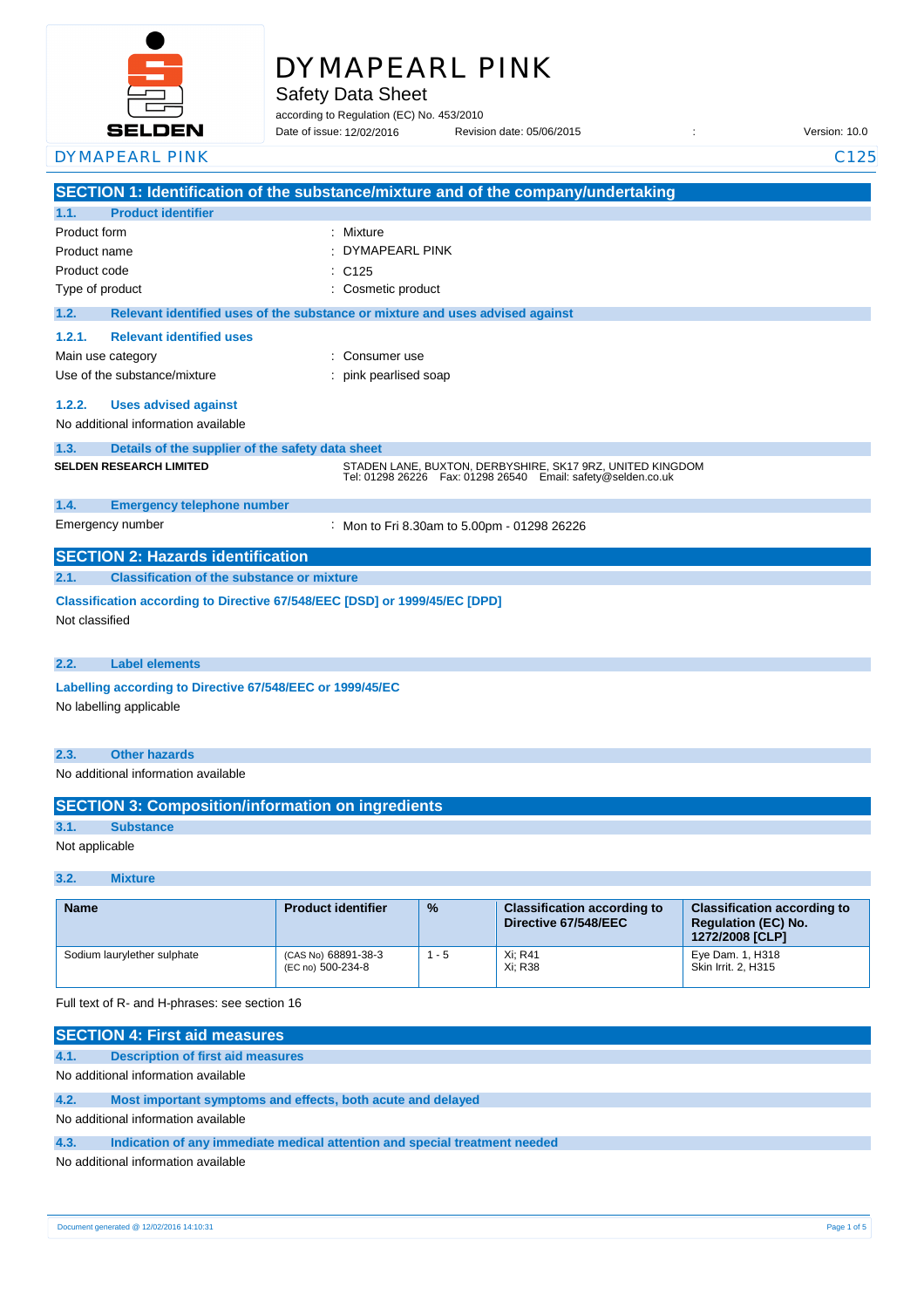## Safety Data Sheet

| according to Regulation (EC) No. 453/2010                                               |  |  |
|-----------------------------------------------------------------------------------------|--|--|
| <b>SECTION 5: Firefighting measures</b>                                                 |  |  |
| <b>Extinguishing media</b><br>5.1.                                                      |  |  |
| No additional information available                                                     |  |  |
| 5.2.<br>Special hazards arising from the substance or mixture                           |  |  |
| No additional information available                                                     |  |  |
| 5.3.<br><b>Advice for firefighters</b>                                                  |  |  |
| No additional information available                                                     |  |  |
| <b>SECTION 6: Accidental release measures</b>                                           |  |  |
| 6.1.<br>Personal precautions, protective equipment and emergency procedures             |  |  |
| 6.1.1.<br>For non-emergency personnel                                                   |  |  |
| No additional information available                                                     |  |  |
| 6.1.2.<br>For emergency responders                                                      |  |  |
| No additional information available                                                     |  |  |
| 6.2.<br><b>Environmental precautions</b>                                                |  |  |
| No additional information available                                                     |  |  |
| 6.3.<br>Methods and material for containment and cleaning up                            |  |  |
| No additional information available                                                     |  |  |
| <b>Reference to other sections</b><br>6.4.                                              |  |  |
| No additional information available                                                     |  |  |
| <b>SECTION 7: Handling and storage</b>                                                  |  |  |
| <b>Precautions for safe handling</b><br>7.1.                                            |  |  |
| No additional information available                                                     |  |  |
| 7.2.<br>Conditions for safe storage, including any incompatibilities                    |  |  |
| No additional information available                                                     |  |  |
| 7.3.<br><b>Specific end use(s)</b>                                                      |  |  |
| No additional information available                                                     |  |  |
| <b>SECTION 8: Exposure controls/personal protection</b>                                 |  |  |
| <b>Control parameters</b><br>8.1.                                                       |  |  |
| No additional information available                                                     |  |  |
|                                                                                         |  |  |
| 8.2.<br><b>Exposure controls</b>                                                        |  |  |
| No additional information available<br>$A = 1$<br><b>The Contract Contract Contract</b> |  |  |

| <b>SECTION 9: Physical and chemical properties</b>    |  |  |  |
|-------------------------------------------------------|--|--|--|
| Information on basic physical and chemical properties |  |  |  |
| : Liquid                                              |  |  |  |
| Mobile liquid.                                        |  |  |  |
| $:$ pink.                                             |  |  |  |
| characteristic.                                       |  |  |  |
| : No data available                                   |  |  |  |
| : 7                                                   |  |  |  |
| : No data available                                   |  |  |  |
| : No data available                                   |  |  |  |
| : No data available                                   |  |  |  |
| : No data available                                   |  |  |  |
| : No data available                                   |  |  |  |
| No data available                                     |  |  |  |
| : No data available                                   |  |  |  |
| No data available                                     |  |  |  |
| : No data available                                   |  |  |  |
| : No data available                                   |  |  |  |
| : $1,03$                                              |  |  |  |
| No data available                                     |  |  |  |
|                                                       |  |  |  |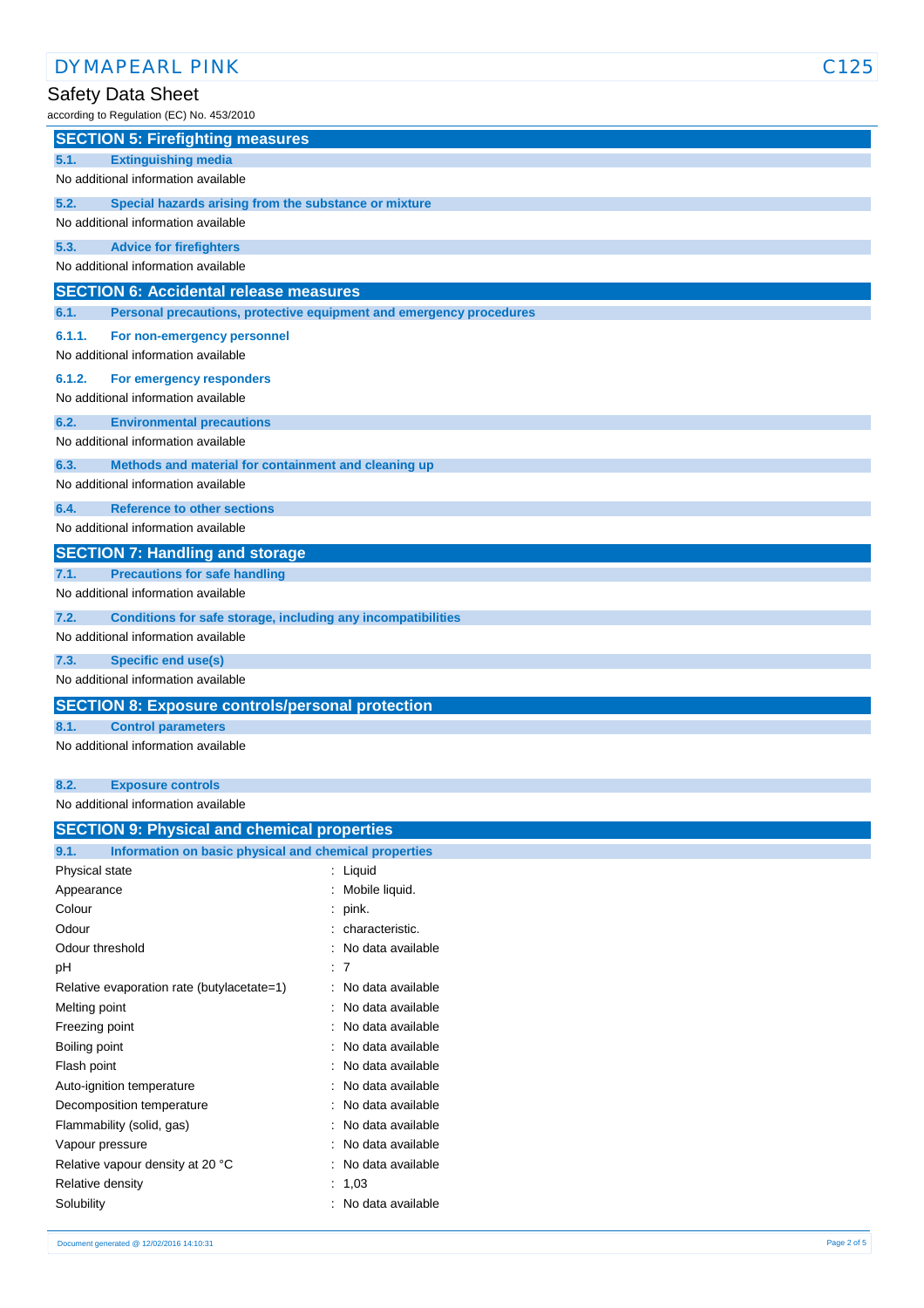| <b>DYMAPEARL PINK</b> |                                                                |                   | C125 |
|-----------------------|----------------------------------------------------------------|-------------------|------|
|                       | Safety Data Sheet<br>according to Regulation (EC) No. 453/2010 |                   |      |
| Log Pow               |                                                                | No data available |      |
|                       | Viscosity, kinematic                                           | No data available |      |
| Viscosity, dynamic    |                                                                | No data available |      |
|                       | Explosive properties                                           | No data available |      |
|                       | Oxidising properties                                           | No data available |      |
|                       | <b>Explosive limits</b>                                        | No data available |      |
| 9.2.                  | <b>Other information</b>                                       |                   |      |
|                       | No additional information available                            |                   |      |
|                       | <b>SECTION 10: Stability and reactivity</b>                    |                   |      |
| 10.1.                 | <b>Reactivity</b>                                              |                   |      |
|                       | No additional information available                            |                   |      |
| 10.2.                 | <b>Chemical stability</b>                                      |                   |      |
|                       | No additional information available                            |                   |      |
| 10.3.                 | <b>Possibility of hazardous reactions</b>                      |                   |      |
|                       | No additional information available                            |                   |      |
| 10.4.                 | <b>Conditions to avoid</b>                                     |                   |      |
|                       | No additional information available                            |                   |      |
| 10.5.                 | <b>Incompatible materials</b>                                  |                   |      |
|                       | No additional information available                            |                   |      |
| 10.6.                 | <b>Hazardous decomposition products</b>                        |                   |      |
|                       | No additional information available                            |                   |      |
|                       | <b>SECTION 11: Toxicological information</b>                   |                   |      |
| 11.1.                 | Information on toxicological effects                           |                   |      |

| Acute toxicity            | : Not classified |
|---------------------------|------------------|
| Irritation                | : Not classified |
|                           | pH: 7            |
| Corrosivity               | : Not classified |
|                           | pH: 7            |
| Sensitisation             | : Not classified |
| Repeated dose toxicity    | : Not classified |
| Carcinogenicity           | : Not classified |
| Mutagenicity              | : Not classified |
| Toxicity for reproduction | : Not classified |
|                           |                  |

|       | <b>SECTION 12: Ecological information</b>  |
|-------|--------------------------------------------|
| 12.1. | <b>Toxicity</b>                            |
|       | No additional information available        |
|       |                                            |
| 12.2. | <b>Persistence and degradability</b>       |
|       | No additional information available        |
| 12.3. | <b>Bioaccumulative potential</b>           |
|       | No additional information available        |
| 12.4. | <b>Mobility in soil</b>                    |
|       | No additional information available        |
| 12.5. | <b>Results of PBT and vPvB assessment</b>  |
|       | No additional information available        |
| 12.6. | <b>Other adverse effects</b>               |
|       | No additional information available        |
|       | <b>SECTION 13: Disposal considerations</b> |
| 13.1. | <b>Waste treatment methods</b>             |
|       | No additional information available        |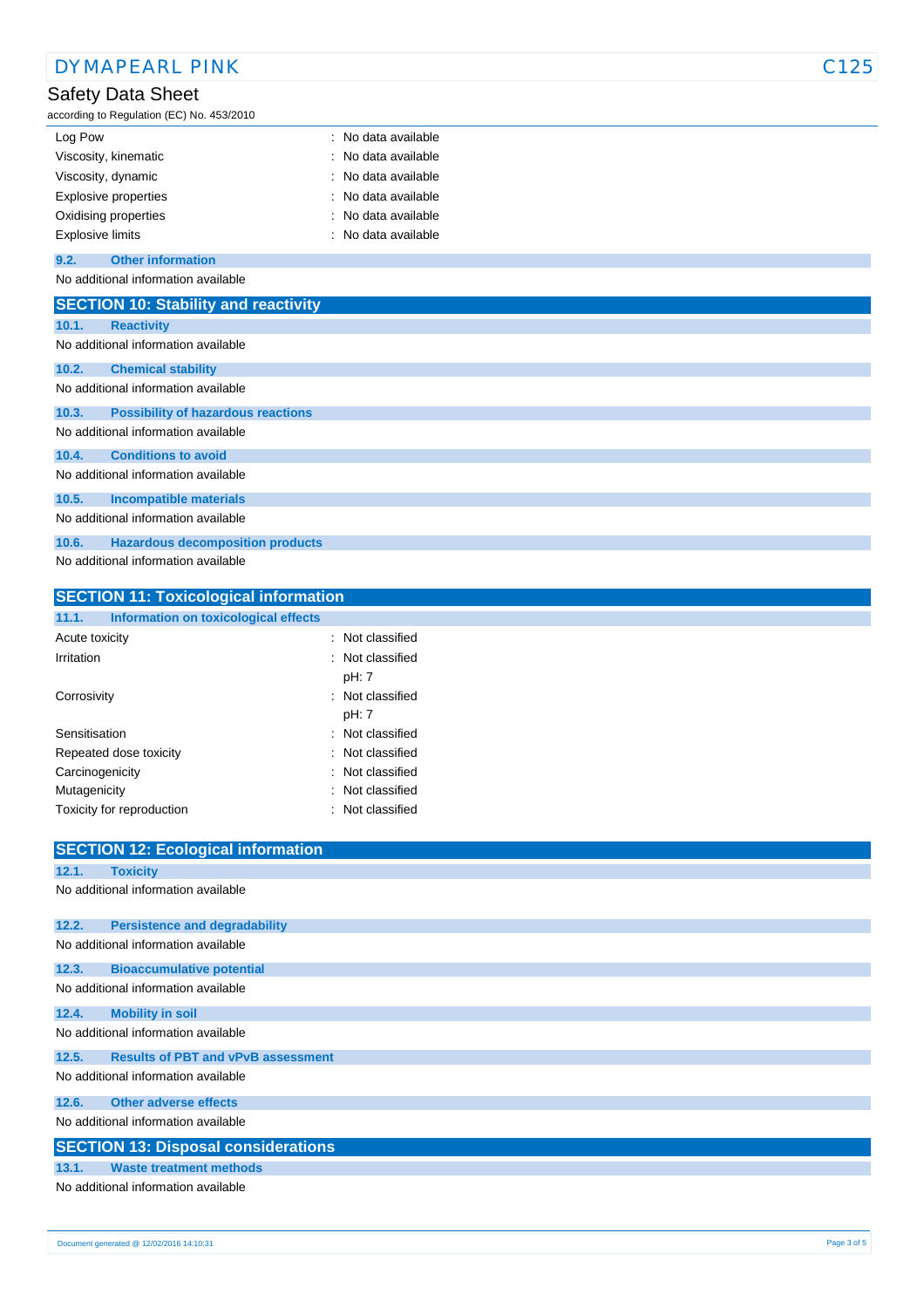### Safety Data Sheet

according to Regulation (EC) No. 453/2010

| <b>SECTION 14: Transport information</b>         |                                        |  |  |
|--------------------------------------------------|----------------------------------------|--|--|
| In accordance with ADR / RID / IMDG / IATA / ADN |                                        |  |  |
| 14.1.<br><b>UN number</b>                        |                                        |  |  |
| Not regulated for transport                      |                                        |  |  |
| <b>UN proper shipping name</b><br>14.2.          |                                        |  |  |
| Proper Shipping Name (ADR)                       | Not applicable                         |  |  |
| Proper Shipping Name (IMDG)                      | Not applicable                         |  |  |
| Proper Shipping Name (IATA)                      | Not applicable                         |  |  |
| 14.3.<br><b>Transport hazard class(es)</b>       |                                        |  |  |
| <b>ADR</b>                                       |                                        |  |  |
| Transport hazard class(es) (ADR)                 | : Not applicable                       |  |  |
|                                                  |                                        |  |  |
| <b>IMDG</b>                                      |                                        |  |  |
| Transport hazard class(es) (IMDG)                | Not applicable<br>÷                    |  |  |
| <b>IATA</b>                                      |                                        |  |  |
| Transport hazard class(es) (IATA)                | Not applicable                         |  |  |
|                                                  |                                        |  |  |
| <b>Packing group</b><br>14.4.                    |                                        |  |  |
| Packing group (ADR)                              | Not applicable                         |  |  |
| Packing group (IMDG)                             | Not applicable                         |  |  |
| Packing group (IATA)                             | Not applicable                         |  |  |
| 14.5.<br><b>Environmental hazards</b>            |                                        |  |  |
| Dangerous for the environment                    | No<br>÷                                |  |  |
| Marine pollutant                                 | No<br>÷                                |  |  |
| Other information                                | No supplementary information available |  |  |
| <b>Special precautions for user</b><br>14.6.     |                                        |  |  |
| - Overland transport                             |                                        |  |  |
| <b>Allen Market and a Mark La</b>                |                                        |  |  |

No data available

**- Transport by sea**

No data available

**- Air transport**

No data available

**14.7. Transport in bulk according to Annex II of MARPOL 73/78 and the IBC Code**

Not applicable

#### **SECTION 15: Regulatory information**

**15.1. Safety, health and environmental regulations/legislation specific for the substance or mixture**

#### **15.1.1. EU-Regulations**

Contains no substances with Annex XVII restrictions Contains no substance on the REACH candidate list

Contains no REACH Annex XIV substances

Allergenic fragrances (Cosmetics): D-LIMONENE LINALOOL COUMARIN BUTYLPHENYL METHYLPROPIONAL

#### **15.1.2. National regulations**

#### **Germany**

VwVwS Annex reference : Water hazard class (WGK) 1, slightly hazardous to water (Classification according to VwVwS, Annex 4)